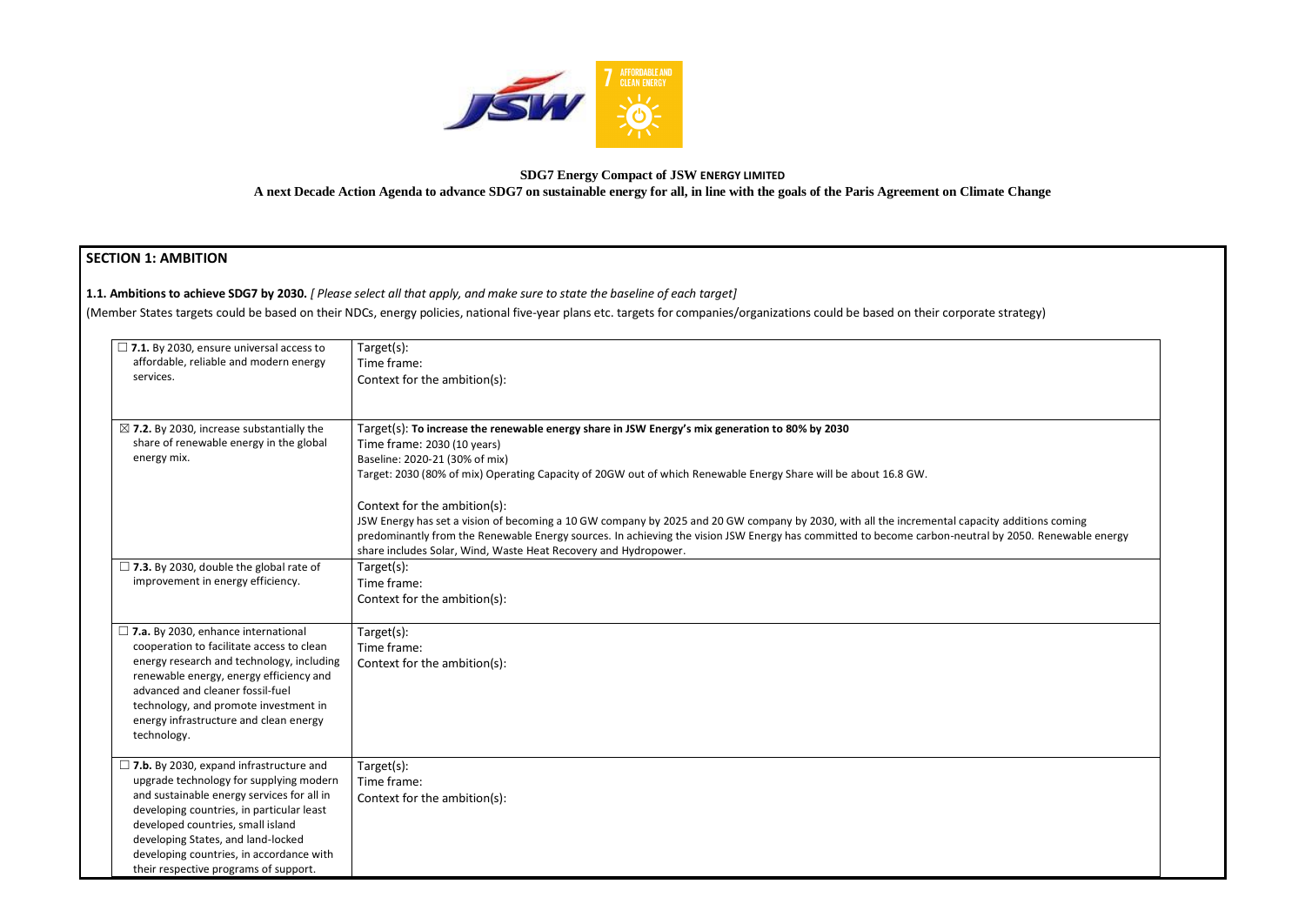**1.2. Other ambitions in support of SDG7 by 2030 and net-zero emissions by 2050.** *[Please describe below e.g., coal phase out or reforming fossil fuel subsidies etc.]*

Target(s): Time frame:

Context for the ambition(s):

**SECTION 2: ACTIONS TO ACHIEVE THE AMBITION** 

2.1. Please add at least one key action for each of the elaborated ambition(s) from section 1. *[Please add rows as needed].*

*Description of action (please specify for which ambition from Section 1)* 

*7.2 Target:* **To increase the renewable energy share in JSW Energy's mix generation to 80% by 2030**

We have a clear strategic priority: To grow our generation portfolio by investing in renewable energy: wind, solar and hydro.

- 1. Increase Renewable energy share to 68% by FY 25
- 2. Increase Renewable energy share to 84% by FY 30

At present around 2GW projects of wind, solar and hydro are under construction and which are expected to be commissioned by FY2023. Further, JSW Energy has signed an MOU with the Maharashtra State Government for development of 6500 MW of renewable power out which 5000 MW shall be wind power and 1500 MW shall be hydropower. These projects are also expected to be developed by 2025 enabling JSW Energy to achieve its expected target of 10 GW capacity by 2025.

The breakup of the mix expected is as follows –

| <b>Installed Capacities</b>               | 1<br>2021 | $2^{\circ}$<br>2022 | $\bf{3}$<br>2023 | 4<br>2024 | 5 <sup>5</sup><br>2025 | 6<br>2026 | $\overline{7}$<br>2027 | 8<br>2028 | 9<br>2029 | 10<br>2030 |
|-------------------------------------------|-----------|---------------------|------------------|-----------|------------------------|-----------|------------------------|-----------|-----------|------------|
| <b>JSW Existing Thermal Capacity (MW)</b> | 3,158     | 3,158               | 3,158            | 3,158     | 3,158                  | 3,158     | 3,158                  | 3,158     | 3,158     | 3,158      |
|                                           |           |                     |                  |           |                        |           |                        |           |           |            |
| <b>JSW Hydro Capacity (MW)</b>            | 1,391     | 1,391               | 1,391            | 1,631     | 1,631                  | 1,631     | 1,631                  | 1,631     | 1,631     | 1,631      |
| <b>Total Renewable Capacity (MW)</b>      | 10        | 235                 | 2,226            | 3,226     | 5,226                  | 7,226     | 9.226                  | 11.226    | 13,226    | 15,226     |
|                                           |           |                     |                  |           |                        |           |                        |           |           |            |
| <b>Total Cumulative capacities (MW)</b>   | 4,559     | 4.784               | 6.775            | 8.015     | 10.015                 | 12.015    | 14.015                 | 16.015    | 18.015    | 20,015     |

To achieve the above JSW Energy will deploy Life-cycle Approach towards Renewable through the following –

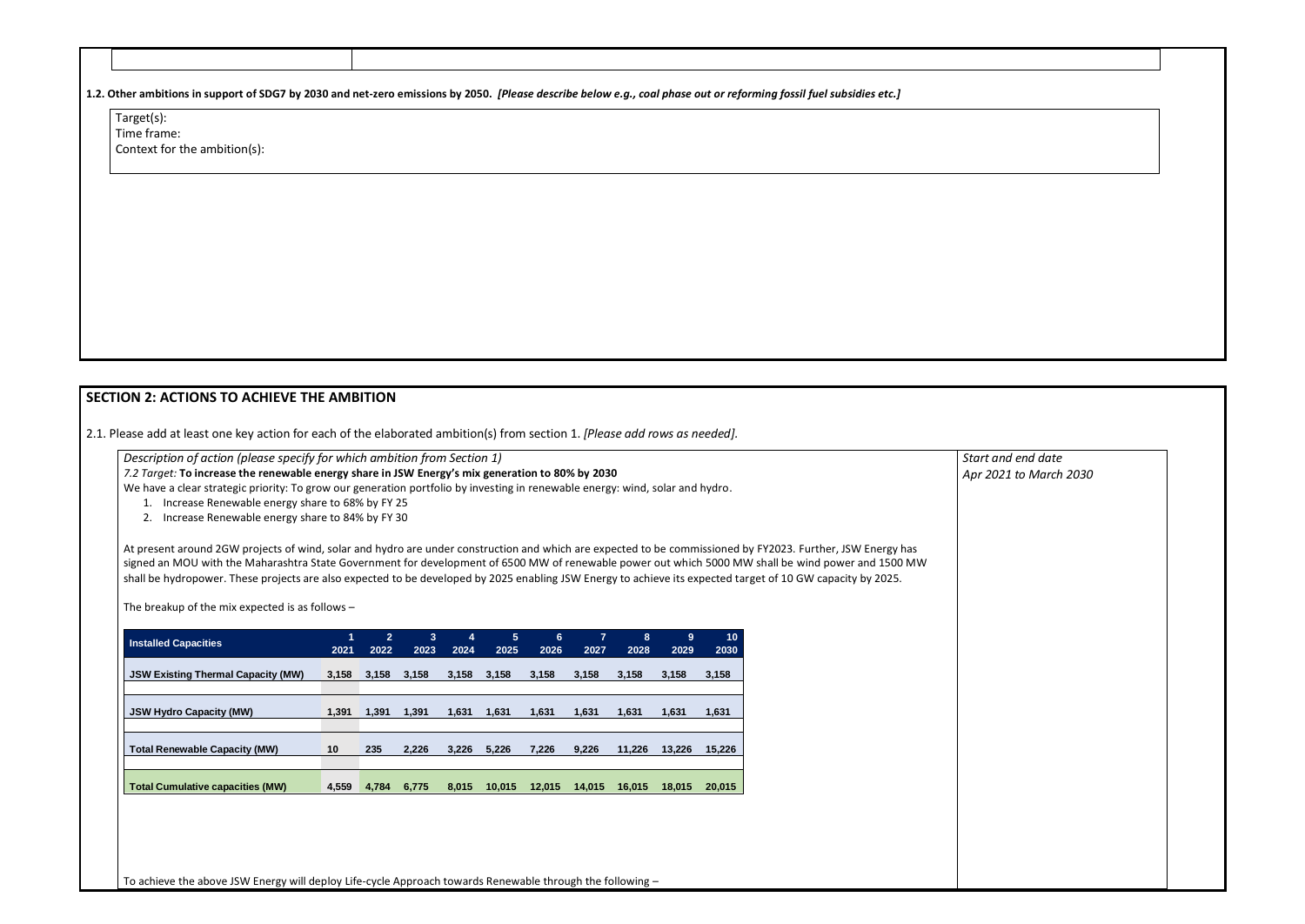| Project Selection Philosophy<br>$\bullet$<br>Project Construction and Land Acquisition                                                                                                                             |                    |
|--------------------------------------------------------------------------------------------------------------------------------------------------------------------------------------------------------------------|--------------------|
|                                                                                                                                                                                                                    |                    |
|                                                                                                                                                                                                                    |                    |
| <b>Power Evacuation</b>                                                                                                                                                                                            |                    |
| Selection of Supplier & Vendors                                                                                                                                                                                    |                    |
| Implementation of Quality Control                                                                                                                                                                                  |                    |
| Develop in house O&M team                                                                                                                                                                                          |                    |
|                                                                                                                                                                                                                    |                    |
|                                                                                                                                                                                                                    |                    |
| JSW has estimated the capital allocation as follows -                                                                                                                                                              |                    |
|                                                                                                                                                                                                                    |                    |
| <b>Estimated Capex for future projects</b><br><b>INR Crores (1 crore = 10 million)</b><br>2022<br>2025<br>2030                                                                                                     |                    |
|                                                                                                                                                                                                                    |                    |
| <b>TOTAL CAPEX</b><br>4,955 34088<br>85813*                                                                                                                                                                        |                    |
|                                                                                                                                                                                                                    |                    |
| <b>TOTAL DEBT</b><br>3,716 25566<br>64360                                                                                                                                                                          |                    |
|                                                                                                                                                                                                                    |                    |
| <b>TOTAL EQUITY</b><br>8522<br>21453<br>1,239                                                                                                                                                                      |                    |
| *Cumulative figure upto 2030                                                                                                                                                                                       |                    |
|                                                                                                                                                                                                                    |                    |
| JSW Energy envisages to use a mix of equity infusion from internal accruals &<br>$\bullet$                                                                                                                         |                    |
| cash flows and securing debt from lending agencies.                                                                                                                                                                |                    |
|                                                                                                                                                                                                                    |                    |
| Technology support to increase viability of battery storage and micro grid - JSW Energy will constantly explore and evaluate upcoming technologies related to<br>$\bullet$<br>battery storage in the coming years. |                    |
|                                                                                                                                                                                                                    |                    |
| Land Availability and Site Selection - JSW Energy will focus on energy rich states within India and work with aggregators to ensure the land is available prior to                                                 |                    |
| any investment decisions are finalized.                                                                                                                                                                            |                    |
|                                                                                                                                                                                                                    |                    |
|                                                                                                                                                                                                                    |                    |
|                                                                                                                                                                                                                    |                    |
| Description of action (please specify for which ambition from Section 1)                                                                                                                                           | Start and end date |
|                                                                                                                                                                                                                    |                    |
|                                                                                                                                                                                                                    | Start and end date |
|                                                                                                                                                                                                                    |                    |
| Description of action (please specify for which ambition from Section 1)                                                                                                                                           |                    |
|                                                                                                                                                                                                                    |                    |
|                                                                                                                                                                                                                    | Start and end date |
| Description of action (please specify for which ambition from Section 1)                                                                                                                                           |                    |

## **SECTION 3: OUTCOMES**

3.1*.* Please add at least one measurable and time-based outcome for **each** of the actions from section 2. *[Please add rows as needed].*

| Outcome                                                                                                 | Date       |
|---------------------------------------------------------------------------------------------------------|------------|
| $\mid$ 7.2 Target: To increase the renewable energy share in JSW Energy's mix generation to 80% by 2030 | March 2030 |
|                                                                                                         |            |

| and end date |  |
|--------------|--|
|              |  |
|              |  |
|              |  |
| and end date |  |
|              |  |
|              |  |
| and end date |  |
|              |  |
|              |  |
|              |  |
|              |  |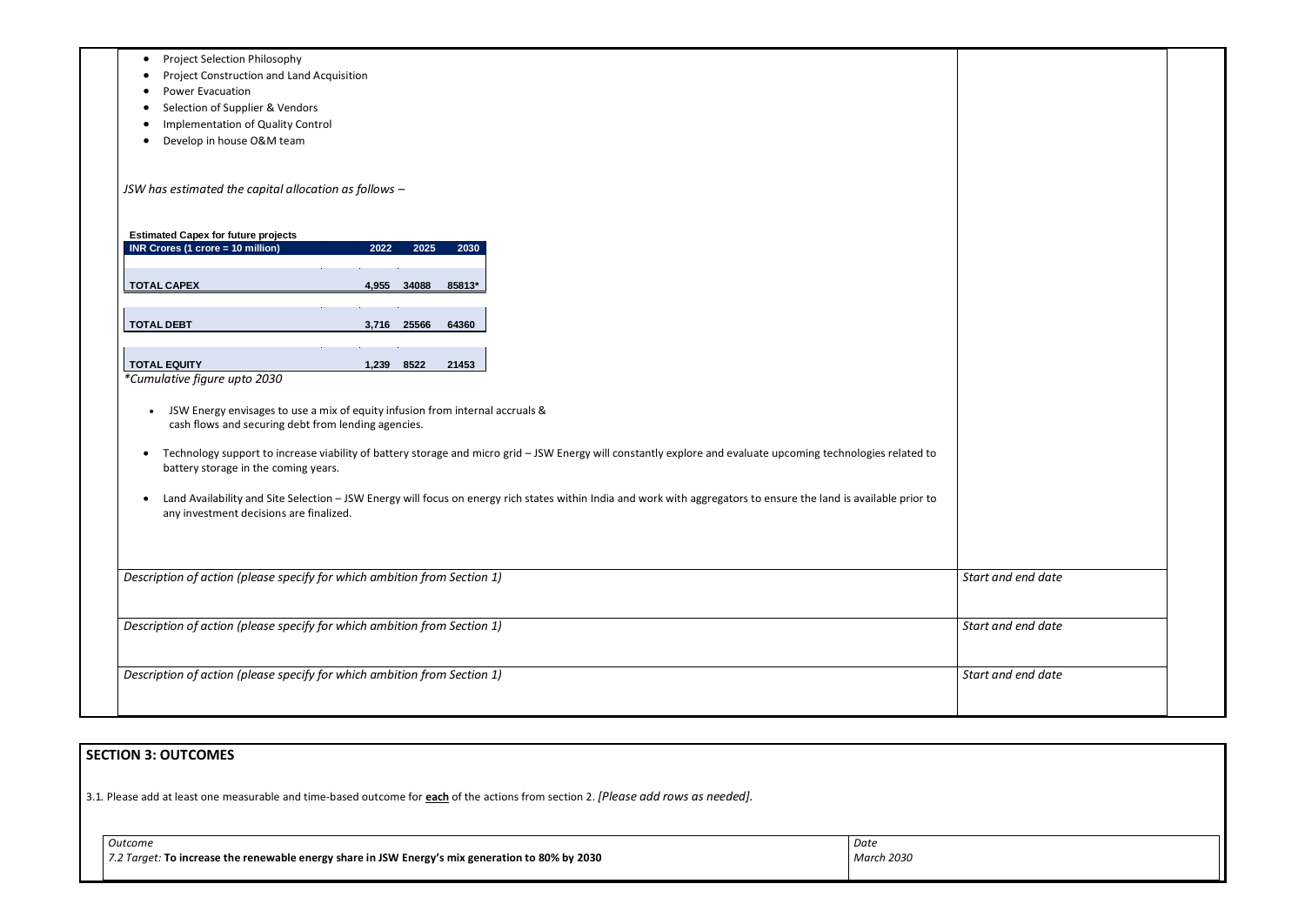**Operating Capacity of 20 GW out of which Renewables will have a share of 16.8 GW.**

| <b>Installed Capacities</b>               | 1<br>2021 | 10<br>2030  |
|-------------------------------------------|-----------|-------------|
| <b>JSW Existing Thermal Capacity (MW)</b> |           | 3,158 3,158 |
| <b>JSW Hydro Capacity (MW)</b>            | 1,391     | 1,631       |
| <b>Total Renewable Capacity (MW)</b>      | 10        | 15,226      |
| <b>Total Cumulative capacities (MW)</b>   | 4,559     | 20,015      |

### **SECTION 4: REQUIRED RESOURCES AND SUPPORT**

4.1. Please specify required finance and investments for **each** of the actions in section 2.

Capital availability as mentioned under section 2.1

Technology support to increase viability of battery storage and micro grid - as mentioned under section 2.1

Land Availability - as mentioned under section 2.1

4.2. [For countries only] In case support is required for the actions in section 2, please select from below and describe the required support and specify for which action.

*[Examples of support for Member States could include: Access to low-cost affordable debt through strategic de-risking instruments, capacity building in data collection; development of integrated energy plans and energy transition pathways; technical assistance, etc.]*

| $\Box$ Financing            | Description |
|-----------------------------|-------------|
| $\Box$ In-Kind contribution | Description |
| $\Box$ Technical Support    | Description |
| $\Box$ Other/Please specify | Description |

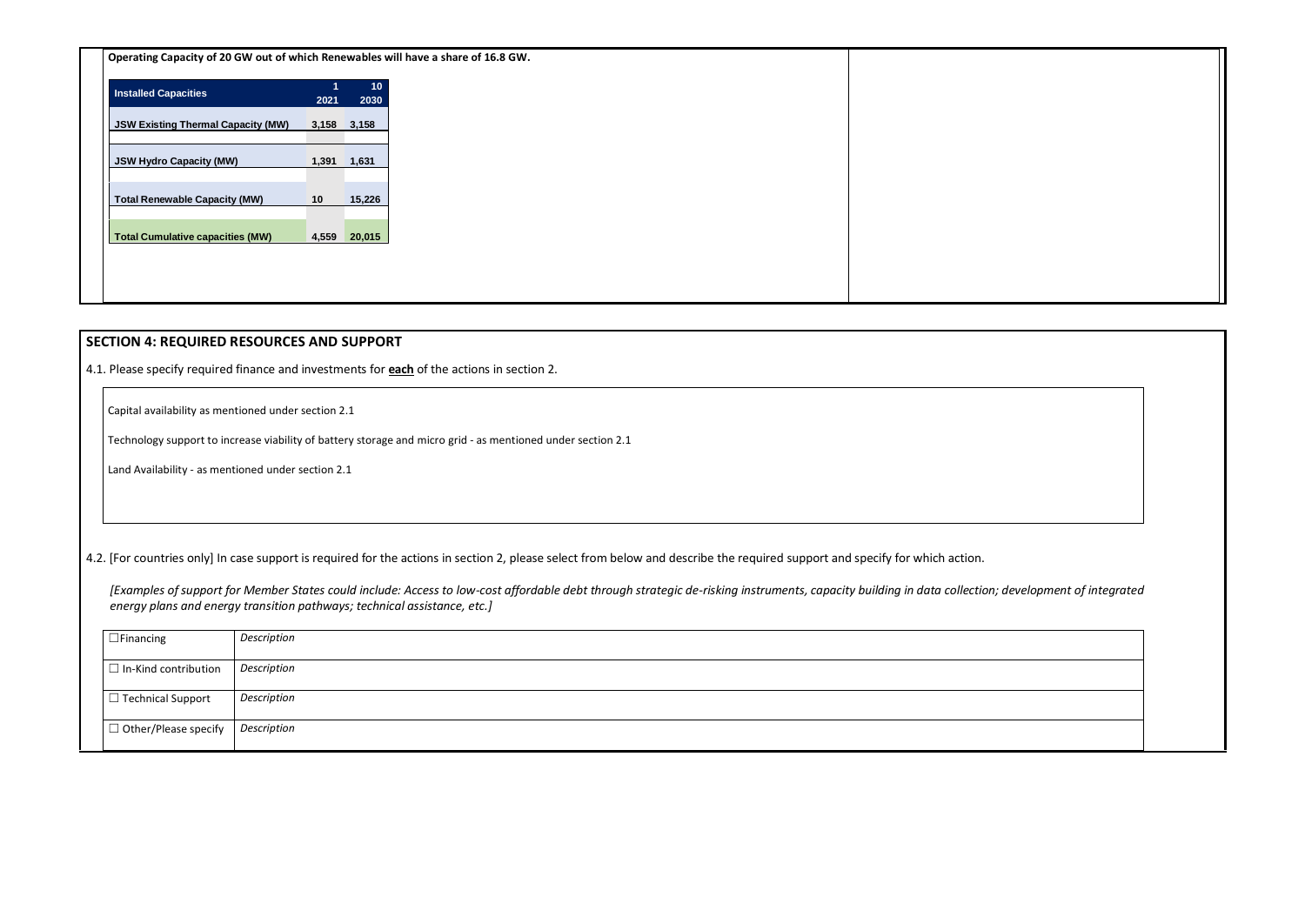#### **SECTION 5: IMPACT**

5.1. Countries planned for implementation including number of people potentially impacted.

India

5.2. Alignment with the 2030 Agenda for Sustainable Development – Please describe how **each** of the actions from section 2 impact advancing the SDGs by 2030. *[up to 500 words, please upload supporting strategy documents as needed]* 

The target will help achieve SDG 7: Affordable and clean energy | SDG 8: Decent work and economic growth | SDG 9: Industry, innovation and infrastructure. The targets will help clean energy | SDG 8: Decent work and economic growth | SDG 9: Industry, innovation and infrastructure. By contributing towards a more balanced and sustainable world, we aim meeting the country's growing future demand for energy; in meeting the Government's target for adding 450GW of renewable generation by 2030; and in enabling India to outperform in the superform in the Soutperform in the So to JSW Energy Integrated Report FY 20 – 21 - https://www.jsw.in/sites/default/files/assets/downloads/energy/Financial%20Releases/Annual%20Reports/Integrated%20Annual%

5.3. Alignment with Paris Agreement and net-zero by 2050 - Please describe how each of the actions from section 2 align with the Paris Agreement and national NDCs (if applicable) and *[up to 500 words, please upload supporting strategy documents as needed]* 

The landmark Paris Agreement accord is the compass, steering numerous nations towards lowering greenhouse gas emissions. To meet 1.5 degrees by 2050, The International Re (IRENA) estimates installed renewable energy gigawatts need to increase 10x to 27,000 GW from 2,500 GW today for the mix of electricity in the energy pie to grow to over 50% achieve this the world needs to install ~840 GW/year compared to the ~200 GW/year in recent (record) years.

Iong term power demand is expected to grow at a CAGR of ~5% between FY21-32. This is in spite of power demand in India declined by 1.2% YoY in FY2021 as compared in FY2020 economic activity on account of Covid-19 pandemic. Renewable energy will play an instrumental role in meeting this incremental demand. Renewables are about to disrupt India' meet its climate commitments, and to achieve [energy security,](https://energy.economictimes.indiatimes.com/tag/energy+security) India has ambitious [renewable](https://energy.economictimes.indiatimes.com/news/renewable) energy targets by 2030 . India's nationally determined contributions (NDC) at the P parties (COP) in 2015, imply 350 GW of [renewable energy](https://energy.economictimes.indiatimes.com/tag/renewable+energy) capacity. In 2019, the aspirations have increased to 450 GW of renewable energy capacity. Refer to JSW Energy Integrations <https://www.jsw.in/sites/default/files/assets/downloads/energy/Financial%20Releases/Annual%20Reports/Integrated%20Annual%20Report%202021.pdf>

#### **SECTION 6: MONITORING AND REPORTING**

6.1. Please describe how you intend to track the progress of the proposed outcomes in section 3. Please also describe if you intend to use other existing reporting frameworks to track progress on the proposed outcomes.

Annual disclosures through Integrated Reports and CDP submissions.

#### **SECTION 7: GUIDING PRINCIPLES CHECKLIST**

Please use the checklist below to validate that the proposed Energy Compact is aligned with the guiding principles.

**I. Stepping up ambition and accelerating action** - Increase contribution of and accelerate the implementation of the SDG7 targets in support of the 2030 Agenda for Sustainable Development for Paris Agreement

I. 1. Does the Energy Compact strengthen and/or add a target, commitment, policy, action related to SDG7 and its linkages to the other SDGs that results in a higher cumulative impact compared to existing frameworks?

☐Yes ☒No

| achieve SDG 7: Affordable and<br>m to play a meaningful role in<br>erform its Paris pledges. Refer<br>20Report%202021.pdf |  |
|---------------------------------------------------------------------------------------------------------------------------|--|
| d support the net-zero emissions by 2050.                                                                                 |  |
| enewable Energy Agency<br>n 2050 from 21% today. To                                                                       |  |
| I due to overall weakness in<br>'s Energy System. In order to<br>aris UNFCCC conference of<br>ted Report FY $20 - 21 -$   |  |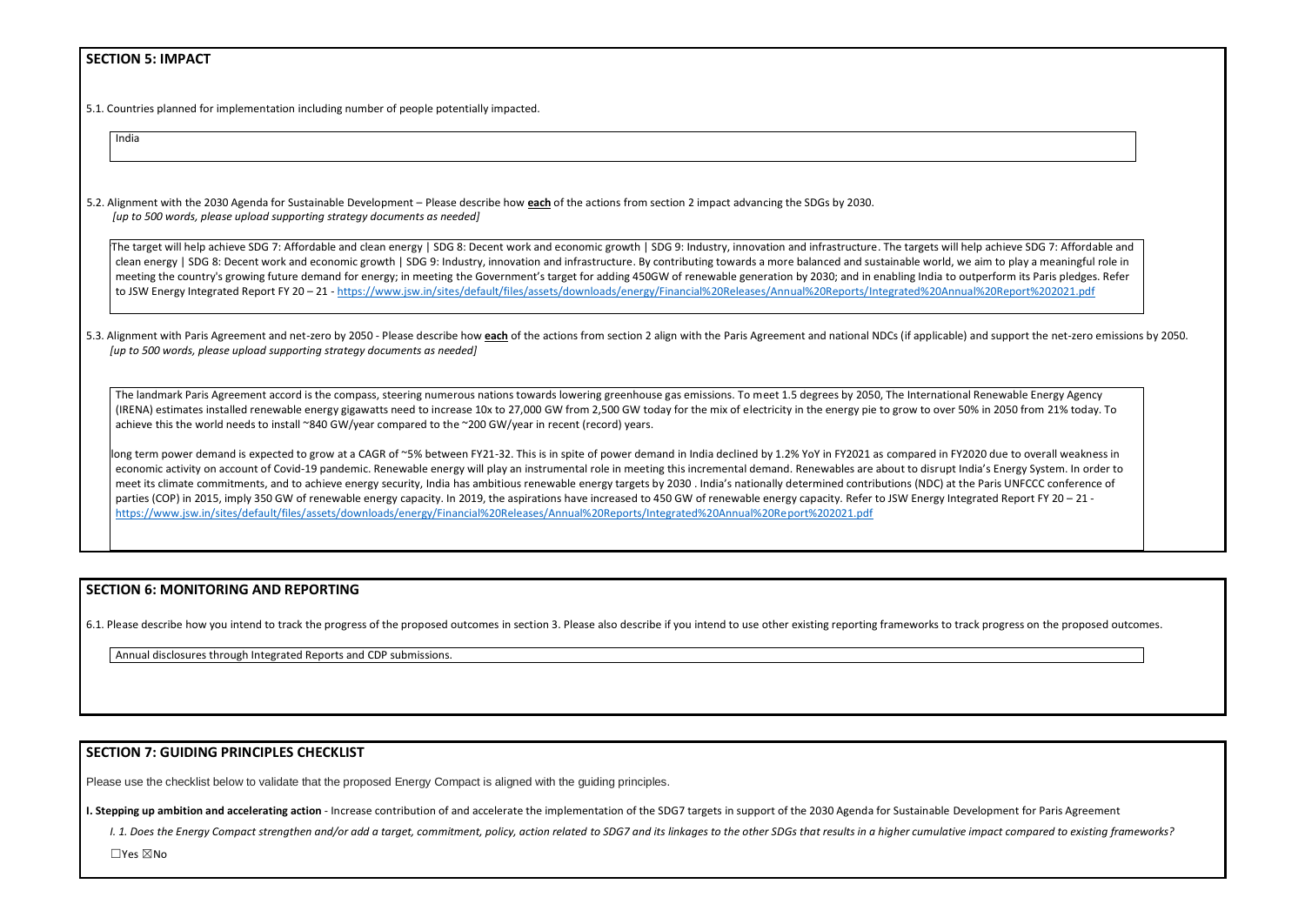ets and data sources as needed. *V.1. Is the information included in the Energy Compact based on updated quality data and sectoral assessments, with clear and transparent methodologies related to the proposed measures?* ☒Yes ☐No

needs and partnerships, policy and regulatory

| 1.2. Does the Energy Compact increase the geographical and/or sectoral coverage of SDG7 related efforts? $\boxtimes$ Yes $\Box$ No                                                                                                                                    |
|-----------------------------------------------------------------------------------------------------------------------------------------------------------------------------------------------------------------------------------------------------------------------|
| I.3. Does the Energy Compact consider inclusion of key priority issues towards achieving SDG7 by 2030 and the net-zero emission goal of the Paris Agreement by 2050 - as defied by latest globa<br>outcome of the Technical Working Groups? $\boxtimes$ Yes $\Box$ No |
| II. Alignment with the 2030 agenda on Sustainable Development Goals - Ensure coherence and alignment with SDG implementation plans and strategies by 2030 as well as national development                                                                             |
| II.1. Has the Energy Compact considered enabling actions of SDG7 to reach the other sustainable development goals by 2030? $\boxtimes$ Yes $\Box$ No                                                                                                                  |
| II.2. Does the Energy Compact align with national, sectoral, and/or sub-national sustainable development strategies/plans, including SDG implementation plans/roadmaps? $\boxtimes$ Yes $\Box$ No                                                                     |
| II.3. Has the Energy Compact considered a timeframe in line with the Decade of Action? $\boxtimes$ Yes $\Box$ No                                                                                                                                                      |
| III. Alignment with Paris Agreement and net-zero by 2050 - Ensure coherence and alignment with the Nationally Determined Contributions, long term net zero emission strategies.                                                                                       |
| III.1. Has the Energy Compact considered a timeframe in line with the net-zero goal of the Paris Agreement by 2050? $\boxtimes$ Yes $\Box$ No                                                                                                                         |
| III.2. Has the Energy Compact considered energy-related targets and information in the updated/enhanced NDCs? $\boxtimes$ Yes $\Box$ No                                                                                                                               |
| III.3. Has the Energy Compact considered alignment with reaching the net-zero emissions goal set by many countries by 2050? $\boxtimes$ Yes $\Box$ No                                                                                                                 |
| IV. Leaving no one behind, strengthening inclusion, interlinkages, and synergies - Enabling the achievement of SDGs and just transition by reflecting interlinkages with other SDGs.                                                                                  |
| IV.1. Does the Energy Compact include socio-economic impacts of measures being considered? $\boxtimes$ Yes $\Box$ No                                                                                                                                                  |
| IV.2. Does the Energy Compact identify steps towards an inclusive, just energy transition? $\boxtimes$ Yes $\Box$ No                                                                                                                                                  |
| IV.3. Does the Energy Compact consider measures that address the needs of the most vulnerable groups (e.g. those impacted the most by energy transitions, lack of energy access)? $\boxtimes$ Yes $\Box$ No                                                           |
| V. Feasibility and Robustness - Commitments and measures are technically sound, feasible, and verifiable based a set of objectives with specific performance indicators, baselines, targets and data                                                                  |
| V.1. Is the information included in the Energy Compact based on updated quality data and sectoral assessments, with clear and transparent methodologies related to the proposed measures? [2]                                                                         |
| V.2. Has the Energy Compact considered inclusion of a set of SMART (specific, measurable, achievable, resource-based and time based) objectives? $\boxtimes$ Yes $\Box$ No                                                                                            |
| V.3. Has the Energy Compact considered issues related to means of implementation to ensure feasibility of measures proposed (e.g. cost and financing strategy, technical assistant needs and po<br>gaps, data and technology)? $\boxtimes$ Yes $\Box$ No              |

|  | JSW Energy Limited |
|--|--------------------|
|  |                    |

| JSW Energy Limited |
|--------------------|
|--------------------|

| <b>SECTION 8: ENERGY COMPACT GENERAL INFORMATION</b> |                                                                                                                                                      |                                                          |
|------------------------------------------------------|------------------------------------------------------------------------------------------------------------------------------------------------------|----------------------------------------------------------|
| 8.1. Title/name of the Energy Compact                |                                                                                                                                                      |                                                          |
| JSW Energy Limited                                   |                                                                                                                                                      |                                                          |
|                                                      | 8.2. Lead entity name (for joint Energy Compacts please list all parties and include, in parenthesis, its entity type, using entity type from below) |                                                          |
| JSW Energy Limited                                   |                                                                                                                                                      |                                                          |
| 8.3. Lead entity type                                |                                                                                                                                                      |                                                          |
| $\Box$ Government                                    | $\Box$ Local/Regional Government                                                                                                                     | $\Box$ Multilateral body /Intergovernmental Organization |
| $\Box$ Non-Governmental Organization (NGO)           | $\Box$ Civil Society organization/Youth                                                                                                              | $\Box$ Academic Institution / Scientific Community       |
| ⊠ Private Sector                                     | $\Box$ Philanthropic Organization                                                                                                                    | $\Box$ Other relevant actor                              |
| 8.4. Contact Information                             |                                                                                                                                                      |                                                          |
| Mr. S.Amit Dayal                                     |                                                                                                                                                      |                                                          |

 $\alpha$  latest global analysis and data including the

evelopment plans and priorities.